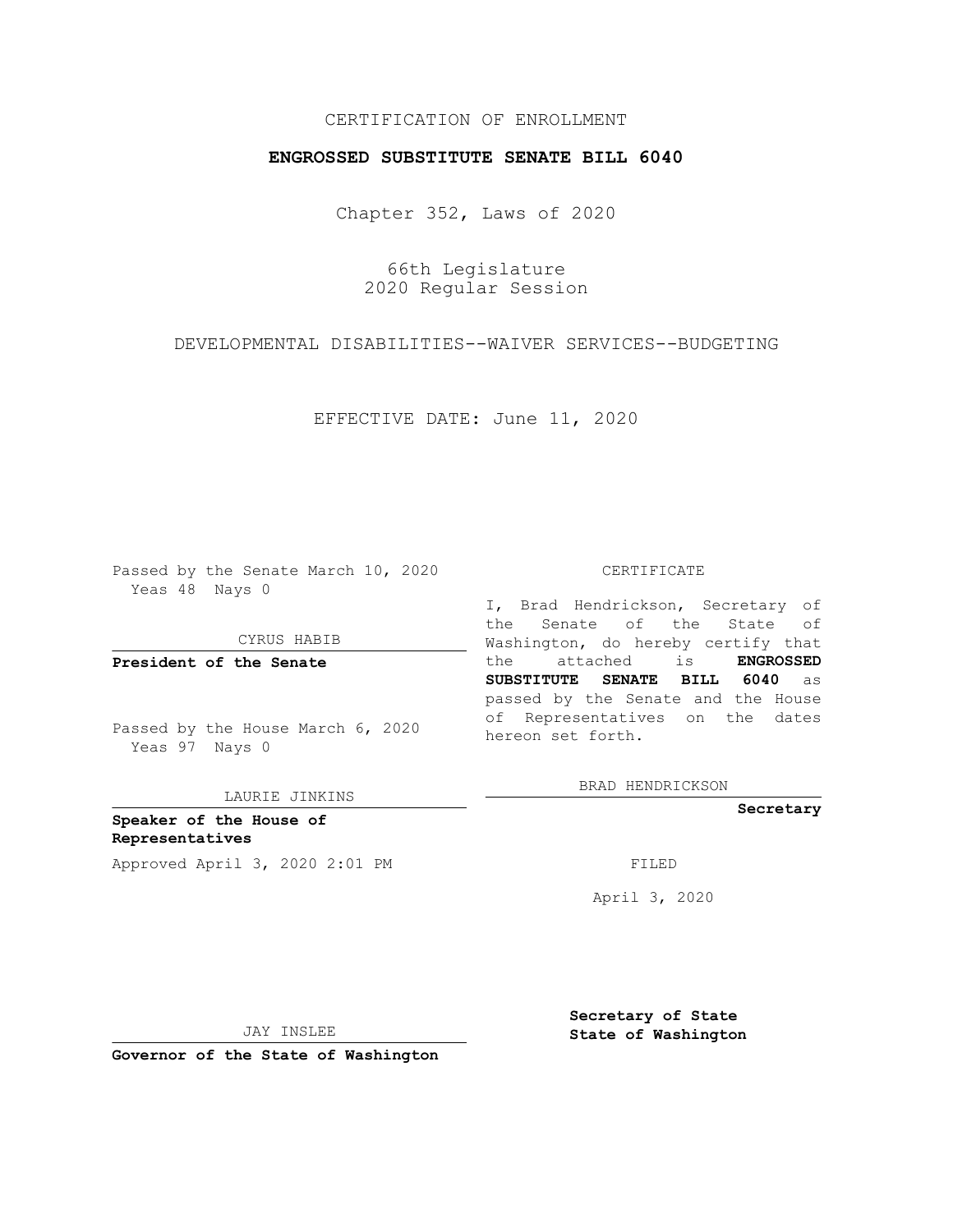### **ENGROSSED SUBSTITUTE SENATE BILL 6040**

AS AMENDED BY THE HOUSE

Passed Legislature - 2020 Regular Session

# **State of Washington 66th Legislature 2020 Regular Session**

**By** Senate Ways & Means (originally sponsored by Senators Braun, Becker, and Kuderer)

READ FIRST TIME 02/07/20.

 AN ACT Relating to the budgeting process for certain state waiver services for individuals with developmental disabilities; amending 3 RCW 43.88C.010; and creating a new section.

BE IT ENACTED BY THE LEGISLATURE OF THE STATE OF WASHINGTON:

 **Sec. 1.** RCW 43.88C.010 and 2019 c 406 s 24 are each amended to read as follows:6

 (1) The caseload forecast council is hereby created. The council shall consist of two individuals appointed by the governor and four individuals, one of whom is appointed by the chairperson of each of the two largest political caucuses in the senate and house of representatives. The chair of the council shall be selected from among the four caucus appointees. The council may select such other 13 officers as the members deem necessary.

 (2) The council shall employ a caseload forecast supervisor to supervise the preparation of all caseload forecasts. As used in this chapter, "supervisor" means the caseload forecast supervisor.

 (3) Approval by an affirmative vote of at least five members of the council is required for any decisions regarding employment of the supervisor. Employment of the supervisor shall terminate after each term of three years. At the end of the first year of each three-year term the council shall consider extension of the supervisor's term by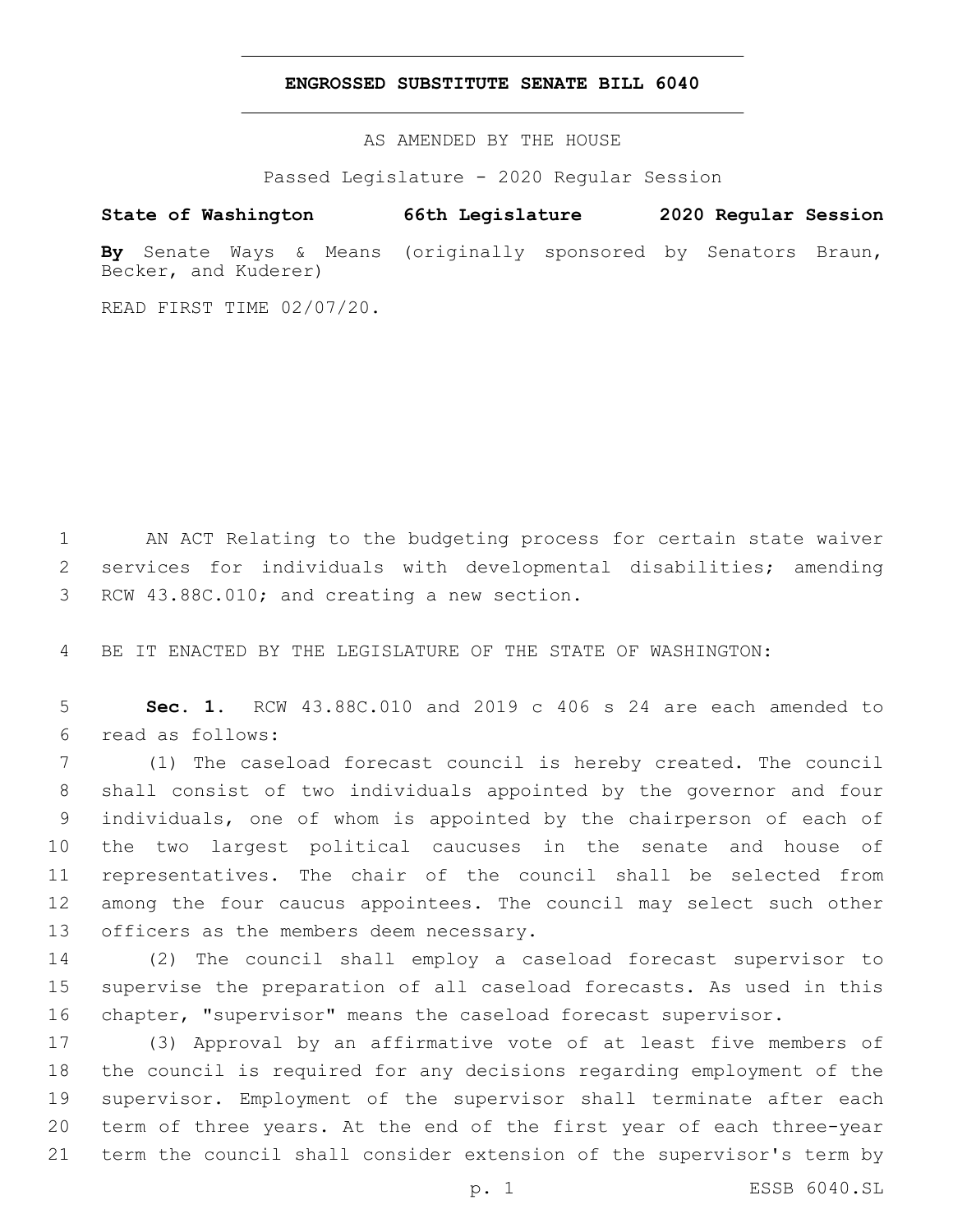one year. The council may fix the compensation of the supervisor. The supervisor shall employ staff sufficient to accomplish the purposes 3 of this section.

 (4) The caseload forecast council shall oversee the preparation of and approve, by an affirmative vote of at least four members, the official state caseload forecasts prepared under RCW 43.88C.020. If the council is unable to approve a forecast before a date required in RCW 43.88C.020, the supervisor shall submit the forecast without approval and the forecast shall have the same effect as if approved 10 by the council.

 (5) A councilmember who does not cast an affirmative vote for approval of the official caseload forecast may request, and the supervisor shall provide, an alternative forecast based on 14 assumptions specified by the member.

 (6) Members of the caseload forecast council shall serve without additional compensation but shall be reimbursed for travel expenses in accordance with RCW 44.04.120 while attending sessions of the council or on official business authorized by the council. Nonlegislative members of the council shall be reimbursed for travel expenses in accordance with RCW 43.03.050 and 43.03.060.

(7) "Caseload," as used in this chapter, means:

 (a) The number of persons expected to meet entitlement requirements and require the services of public assistance programs, state correctional institutions, state correctional noninstitutional 25 supervision, state institutions for juvenile offenders, the common 26 school system, long-term care, medical assistance, foster care, and 27 adoption support;

 (b) The number of students who are eligible for the Washington college bound scholarship program and are expected to attend an institution of higher education as defined in RCW 28B.92.030;

 (c) The number of students who are eligible for the Washington college grant program under RCW 28B.92.200 and 28B.92.205 and are expected to attend an institution of higher education as defined in 34 RCW 28B.92.030; and

 (d) The number of children who are eligible, as defined in RCW 43.216.505, to participate in, and the number of children actually served by, the early childhood education and assistance program.

 (8) The caseload forecast council shall forecast the temporary assistance for needy families and the working connections child care 40 programs as a courtesy.